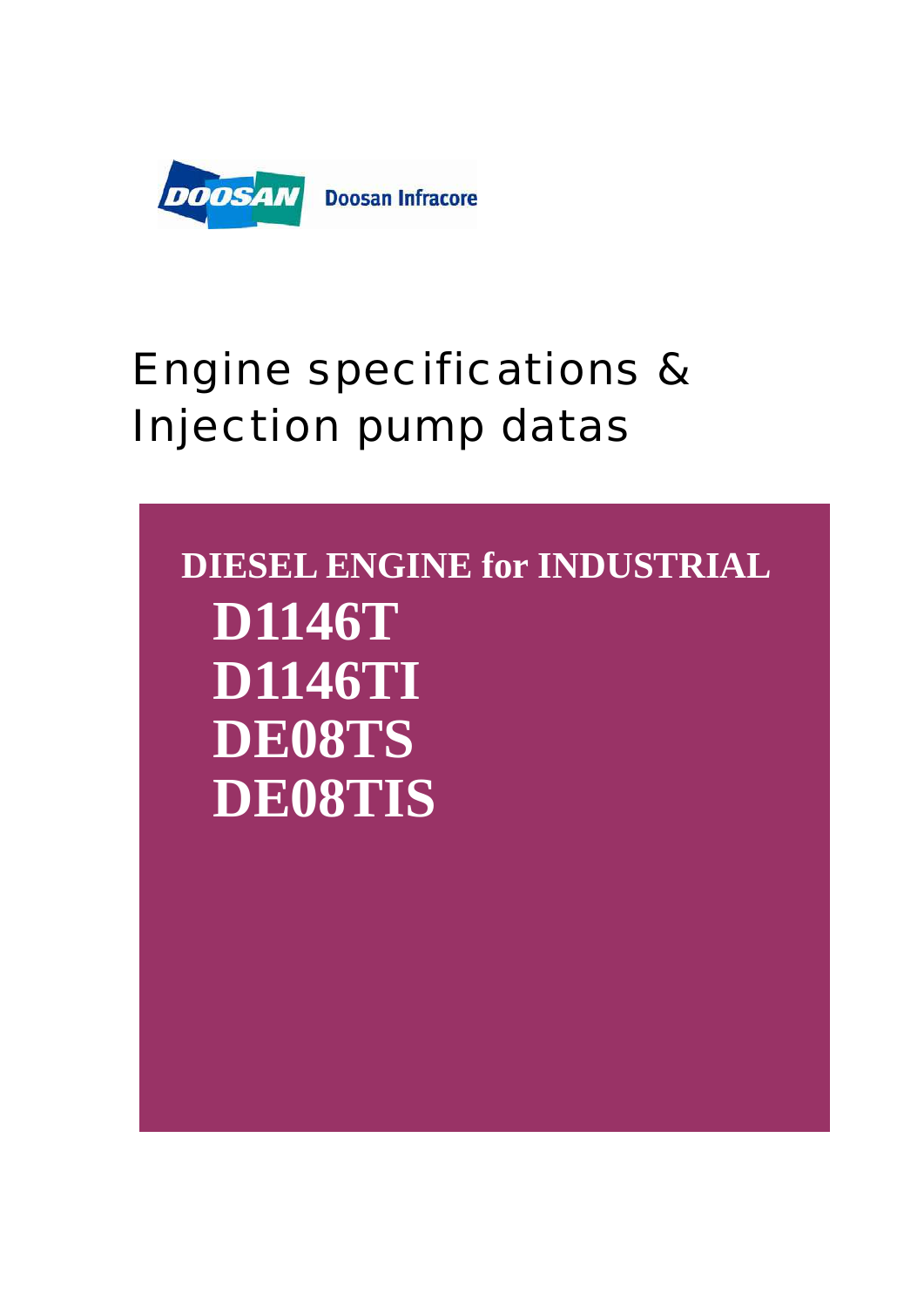## **1.1. Engine Specifications**

## **1.1.1. Specification**

| Items                                                | Engine Model    | D1146T                                                                                                                          | DE08TS                           | <b>D1146TI</b>      | <b>DE08TIS</b>        |  |
|------------------------------------------------------|-----------------|---------------------------------------------------------------------------------------------------------------------------------|----------------------------------|---------------------|-----------------------|--|
| Engine type                                          |                 | 4 cycle in-line,<br>4 cycle in-line,<br>Water-cooled type,<br>Water-cooled type<br>Turbo charged<br>Turbo charged & intercooled |                                  |                     |                       |  |
| Combustion chamber type                              |                 | Direct injection type                                                                                                           |                                  |                     |                       |  |
| Cylinder liner type                                  |                 | Replaceable dry liner                                                                                                           |                                  |                     |                       |  |
| Timing gear system                                   |                 |                                                                                                                                 | Gear driven type                 |                     |                       |  |
| No. of piston ring                                   |                 |                                                                                                                                 | Compression ring 2, oil ring 1   |                     |                       |  |
| No. of cylinder-bore x stroke                        | (mm)            |                                                                                                                                 | $6 - 111 \times 139$             |                     |                       |  |
| Total piston displacement                            | (cc)            |                                                                                                                                 | 8,071                            |                     |                       |  |
| Compression ratio                                    |                 | 16.7:1                                                                                                                          | 19.5:1                           | 16.7:1              | 19.5:1                |  |
| Engine dimension(length x width x height) (mm)       |                 | 1,222 x 786 x 1159                                                                                                              | 1,166 x 727 x 1159               | 1,123 x 815 x 1,166 | 1,269.5 x 891 x 1,182 |  |
| Engine weight                                        | (kg)            | 720                                                                                                                             | 800                              | 560                 | 800                   |  |
| Rotating direction (viewed from flywheel)            |                 |                                                                                                                                 | Counter clockwise                |                     |                       |  |
| Fuel injection order                                 |                 |                                                                                                                                 | $1 - 5 - 3 - 6 - 2 - 4$          |                     |                       |  |
| Injection pump type                                  |                 |                                                                                                                                 | Bosch in-line type               |                     |                       |  |
| Governor type                                        |                 | Mechanical governor type<br>(RSV)                                                                                               |                                  |                     |                       |  |
| Injection nozzle type                                | Multi-hole type |                                                                                                                                 |                                  |                     |                       |  |
| (kg/cm <sup>2</sup> )<br>Fuel injection pressure     |                 | Refer to injection pump rack data                                                                                               |                                  |                     |                       |  |
| (kg/cm <sup>2</sup> )<br>Compression pressure        |                 | 28 (at 200 rpm)                                                                                                                 |                                  |                     |                       |  |
| Intake and exhaust valve clearance<br>(at cold) (mm) |                 | 0.3                                                                                                                             |                                  |                     |                       |  |
| Intake valve                                         | Open at         | $16^\circ$ (B.T.D.C)                                                                                                            |                                  |                     |                       |  |
|                                                      | Close at        | $36^\circ$ (A.B.D.C)                                                                                                            |                                  |                     |                       |  |
| Exhaust valve                                        | Open at         |                                                                                                                                 | $46^\circ$ (B.B.D.C)             |                     |                       |  |
|                                                      | Close at        | $14^\circ$ (A.T.D.C)                                                                                                            |                                  |                     |                       |  |
| Lubrication method                                   |                 | Full forced pressure feed type                                                                                                  |                                  |                     |                       |  |
| Using engine oil                                     |                 | Above ACEA-E2 (API CH-4), SAE15W40                                                                                              |                                  |                     |                       |  |
| Oil pump type                                        |                 |                                                                                                                                 | Gear type driven by crankshaft   |                     |                       |  |
| Oil filter type                                      |                 |                                                                                                                                 | Paper element type               |                     | Cartridge type        |  |
| Lubricating oil capacity (max./min.)                 | (lit)           | 21 / 17 or 31.5 / 20                                                                                                            |                                  |                     |                       |  |
| Oil cooler type                                      |                 |                                                                                                                                 | Water cooled                     |                     |                       |  |
| Water pump                                           |                 |                                                                                                                                 | Centrifugal type driven by belt  |                     |                       |  |
| Cooling Method                                       |                 | Fresh water forced circulation                                                                                                  |                                  |                     |                       |  |
| Cooling water capacity (engine only)<br>(lit)        |                 | 11                                                                                                                              |                                  |                     |                       |  |
| Thermostat type                                      |                 | Wax pallet type<br>$(71 \sim 85 \text{ °C or } 71 \sim 90 \text{ °C})$                                                          |                                  |                     |                       |  |
| Alternator voltage - capacity                        | $(V - A)$       | $24 - 50$ (Option)                                                                                                              |                                  |                     |                       |  |
| Starting Motor voltage - output                      | $(V - kW)$      |                                                                                                                                 | $24 - 6.0$                       |                     |                       |  |
| Air heater capacity                                  | $(V - A)$       |                                                                                                                                 | Installed parts of vehicle maker |                     |                       |  |
| Battery capacity                                     | $(V - AH)$      |                                                                                                                                 | 24 - 150                         |                     |                       |  |



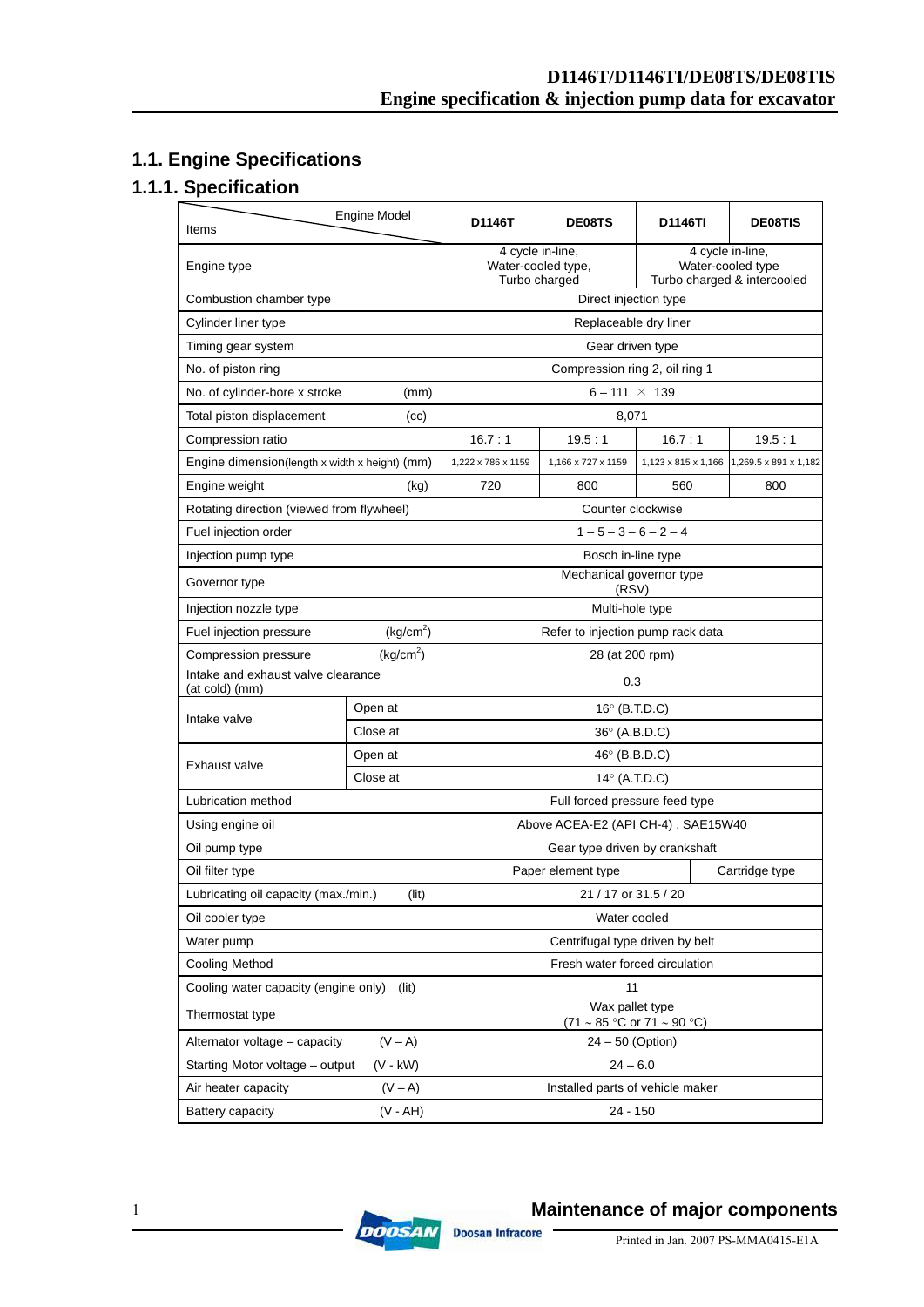## **1.1.2. Engine power**

Production tolerance : ±5%

| <b>Engine model</b> |               | <b>Performance</b>                          |                          |                             |                   |                           |               |
|---------------------|---------------|---------------------------------------------|--------------------------|-----------------------------|-------------------|---------------------------|---------------|
| <b>Model</b>        | <b>Suffix</b> | Injection<br>timing<br>(BTDC <sup>o</sup> ) | <b>Power</b><br>(PS/rpm) | <b>Torque</b><br>(kg.m/rpm) | Low idle<br>(rpm) | <b>High idle</b><br>(rpm) | <b>Remark</b> |
|                     | <b>EADEA</b>  | $12 \pm 1$                                  | 170 / 2,000              | 66 / 1,400                  | 1,000             | 2,200                     |               |
| D1146T              | <b>EADLA</b>  | $14 \pm 1$                                  | 172 / 2,200              | 69 / 1,300                  | 975               | 2,420                     |               |
|                     | <b>EADLB</b>  | $12 \pm 1$                                  | 172 / 2,200              | 71/1.300                    | 975               | 2,420                     |               |
|                     | <b>EADLC</b>  | $12 \pm 1$                                  | 172 / 2,200 71 / 1,300   |                             | 975               | 2,420                     |               |
|                     | <b>EAPEA</b>  | $12 \pm 1$                                  | 200 / 1,900              | 80 / 1,400                  | 1,000             | 2,090                     |               |
|                     | <b>EAPEB</b>  | $15 \pm 1$                                  | 205 / 1,900 88 / 1,300   |                             | 1,050             | 2,090                     |               |
| D1146TI             | <b>EAPEC</b>  | $12 \pm 1$                                  | 185 / 1,900 75 / 1,400   |                             | 1,000             | 2,200                     |               |
|                     | <b>EAPED</b>  | $12 \pm 1$                                  | 200 / 1,900              | 88 / 1,300                  | 1,050             | 2,090                     |               |
|                     | <b>EAPLA</b>  | $12 \pm 1$                                  | 200 / 1,900              | 80 / 1,400                  | 1,000             | 2,090                     |               |
|                     | <b>ECDFA</b>  | 9±1                                         | 140 / 2,200              | 55 / 1,400                  | 800               | 2,400                     |               |
| DE08TS              | <b>ECDFB</b>  | 9±1                                         | 160 / 2,200              | 63 / 1,400                  | 800               | 2,400                     |               |
| DE08TIS             | <b>ECPEA</b>  | 6±1                                         | 205 / 1,900              | 88 / 1,300                  | 1,000             | 2,090                     |               |
|                     | <b>ECPLA</b>  | 7±1                                         | 212 / 2,100 90 / 1,300   |                             | 1,000             | 2,350                     |               |

\* Note : All data are based on operation without cooling fan at ISO 1585(SAE J1349)

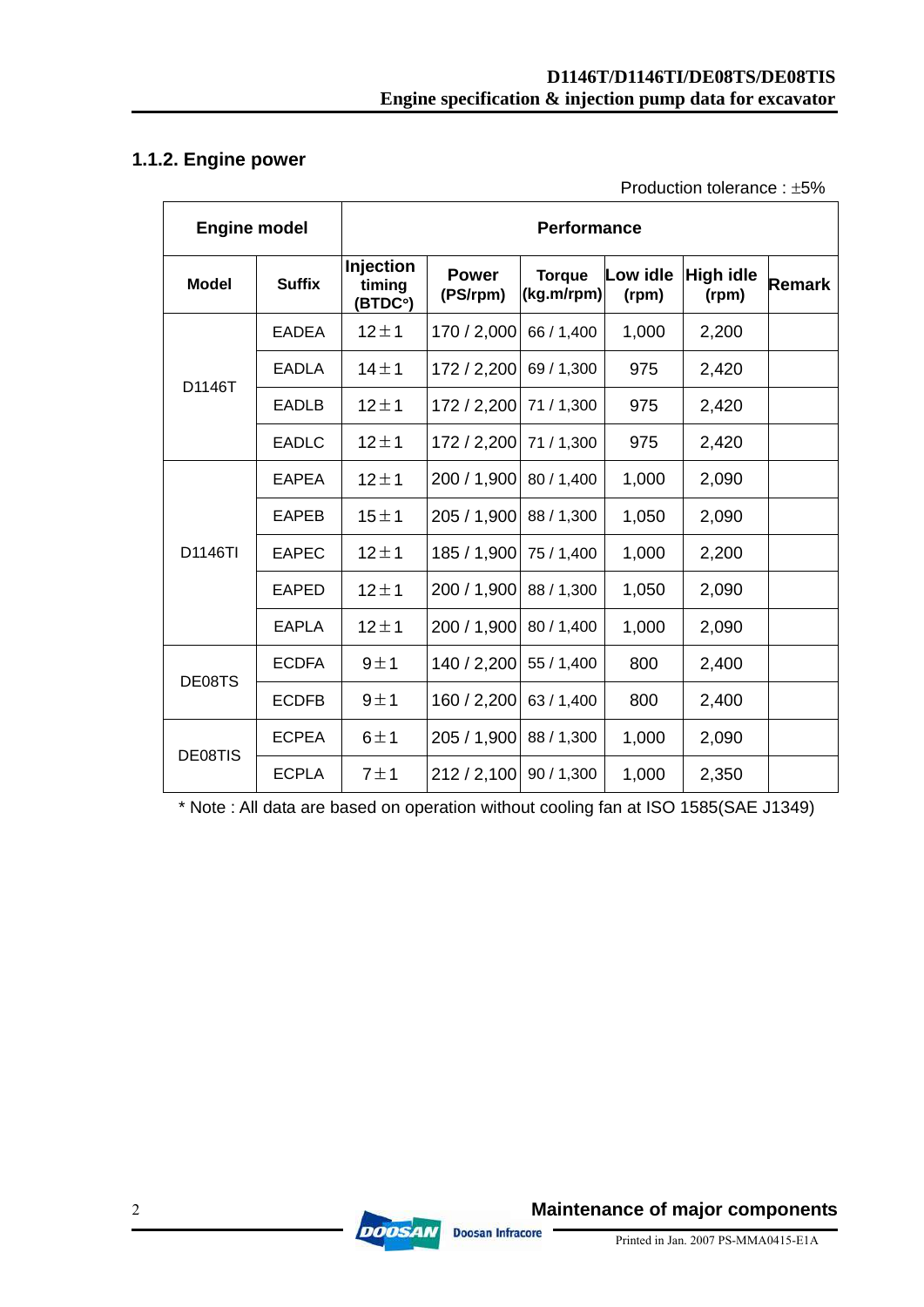

## **1.1.3. Performance curve (DE08TIS)**

| <b>Performance</b> |         | ISO 1585(SAE J1349)           |
|--------------------|---------|-------------------------------|
| Output             | (max.)  | 151 kW (205 PS) / 1,900 rpm   |
| Torque             | (max.)  | 864 N.m (88 kg.m) / 1,300 rpm |
| Fuel consumption   | (rated) | 224 g/kW.h (165 g / PS.h)     |

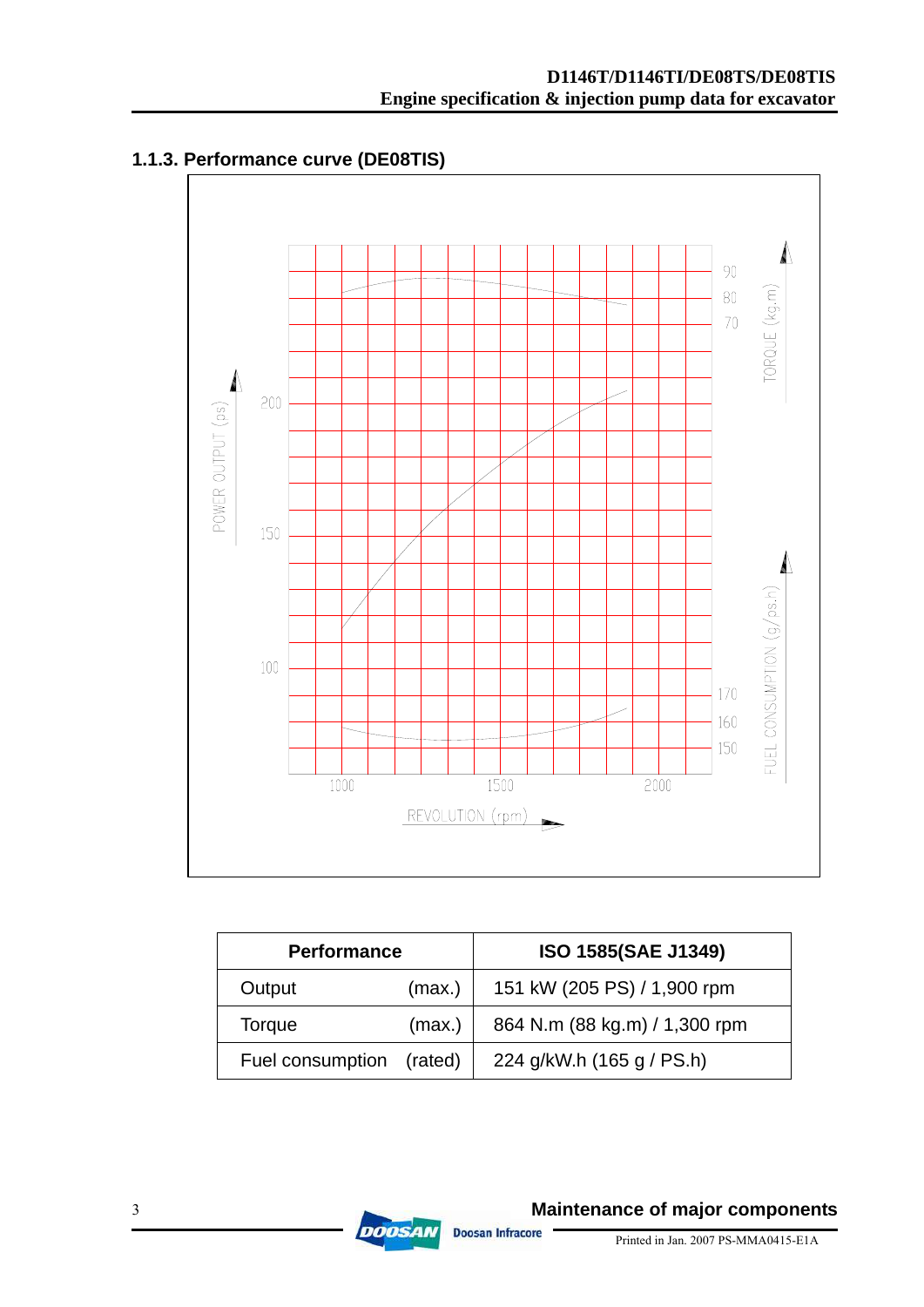## **1.1.4. Engine Assembly**

## **(1) D1146TI**



- 1 Flywheel housing 10 Alternator<br>2 Fuel filter 11 Thermosta
- 
- 
- 4 Oil drain plug 13 Oil cooler
- 5 Oil filter 14 Starter
- 6 Fuel injection pump 15 Exhaust manifold
- 7 Cooling fan 16 Intake manifold
- 8 Turbo charger 17 Oil level gauge
- 9 Air pipe
- 
- 2 Fuel filter  $\frac{3}{12}$  Fuel filter  $\frac{11}{12}$  Thermostat
	- Air pipe 12 Breather<br>
	Oil drain plug 13 Oil cooler
		-
		-
		-
		-
		-

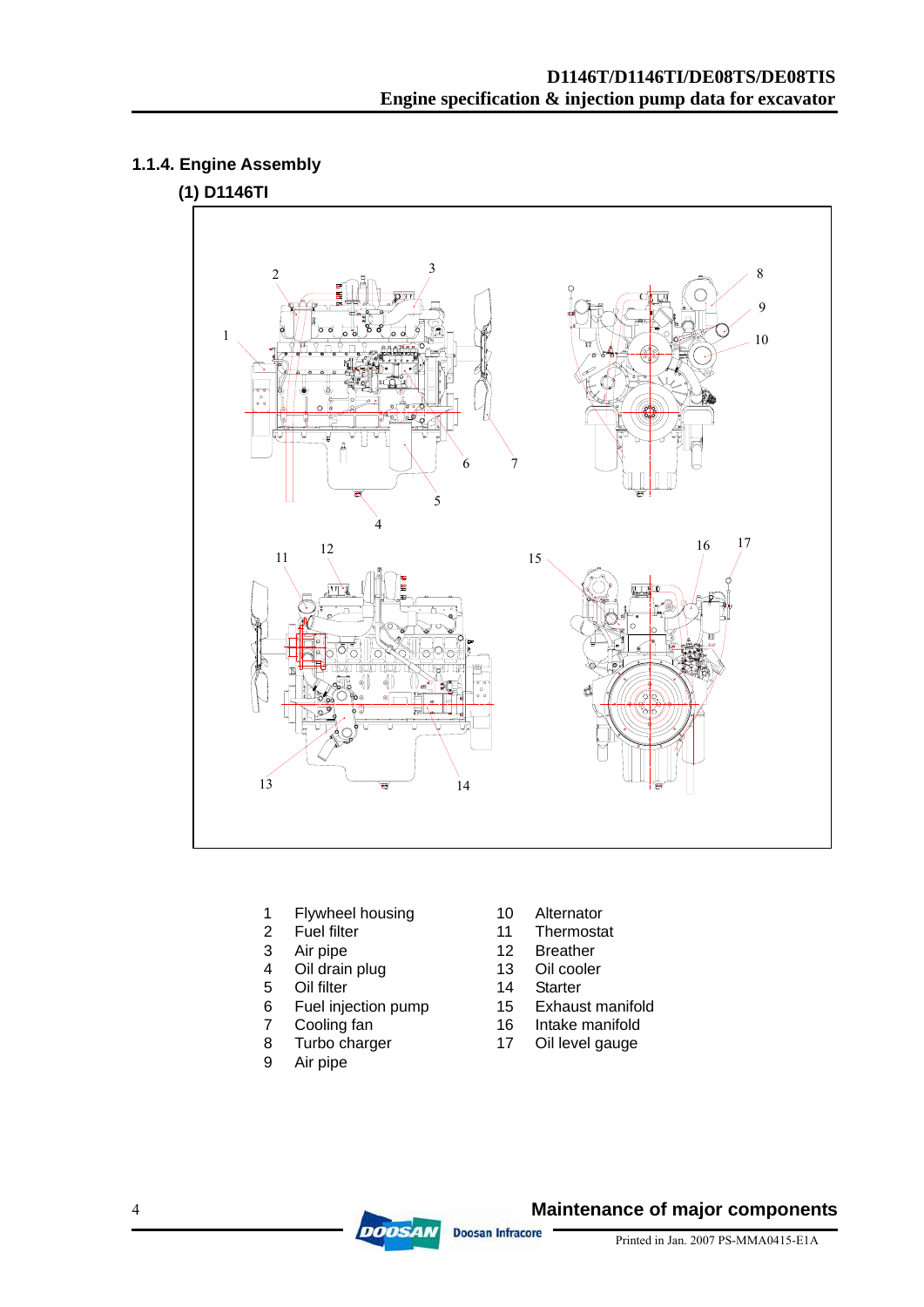

- 1 Flywheel housing 10 Alternator<br>2 Fuel filter 11 Thermosta
- 
- 
- 4 Oil drain plug 13 Oil cooler
- 5 Oil filter 14 Starter
- 6 Fuel injection pump 15 Exhaust manifold<br>7 Cooling fan 16 Intake manifold
- 
- 
- 9 Air pipe
- 
- 
- 2 Fuel filter 11 Thermostat<br>3 Air pipe 12 Breather 3 Air pipe 12 Breather
	-
	-
	-
	-
- 7 Cooling fan 16 Intake manifold<br>8 Turbo charger 17 Oil level gauge 8 Turbo charger 17 Oil level gauge

**Maintenance of major components** 



**DOOSAN Doosan Infracore**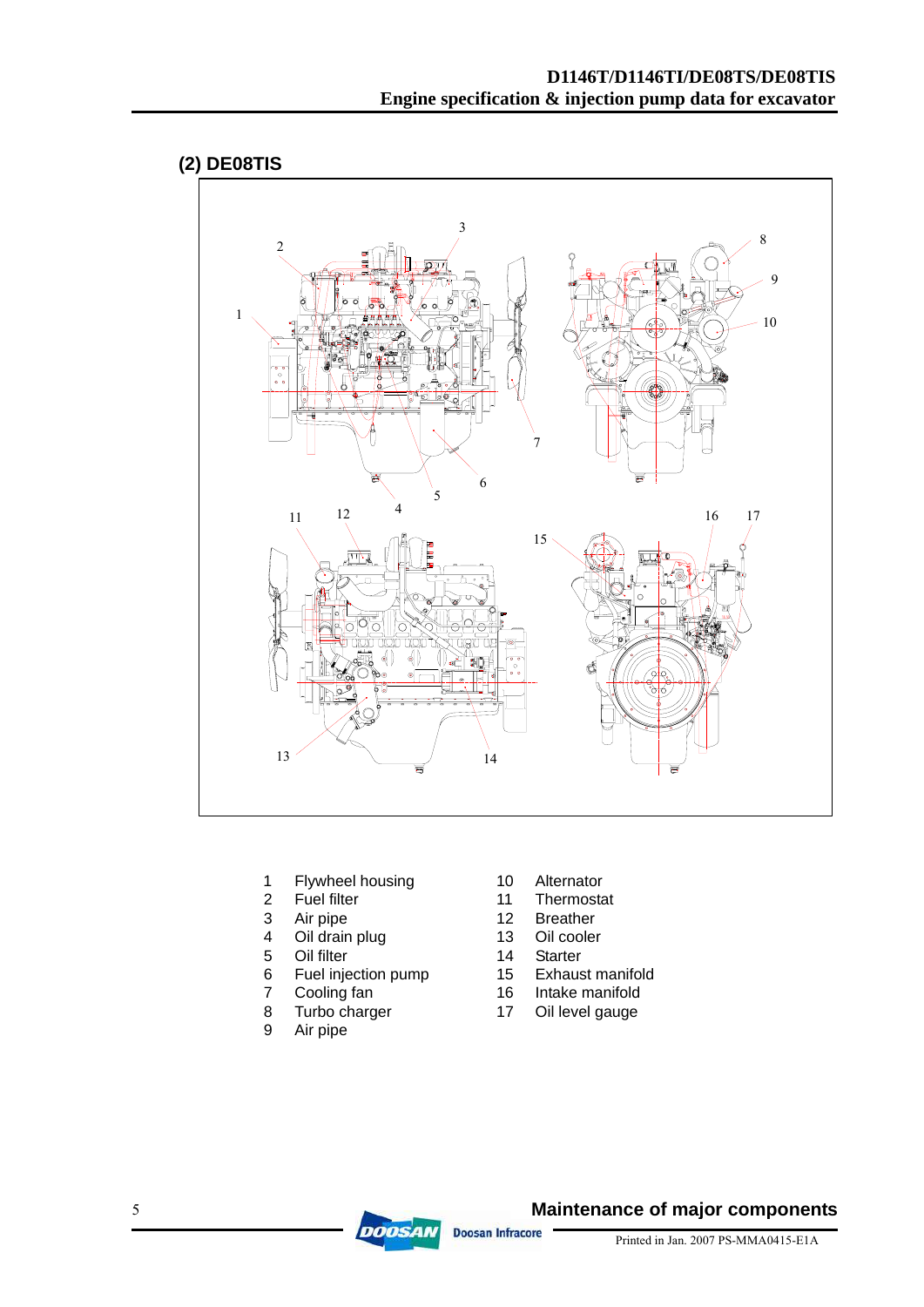#### **1.1.5. Engine model and serial number**

- The engine model and serial number is located on the engine as illustrated.
- These numbers are required when requesting warranty and ordering parts. They are also referred to as engine model and serial number because of their location.



Engine serial No. (example 1 : D1146T) D1146T 6 00001 EA



z **Engine serial No. (example 1 : D1146TI)**  D1146TI 6 00001 EA



Engine serial No. (example 1 : DE08TS) DE08TS 7 00001 EA



Engine serial No. (example 1 : DE08TIS) DE08TIS 7 00001 EA



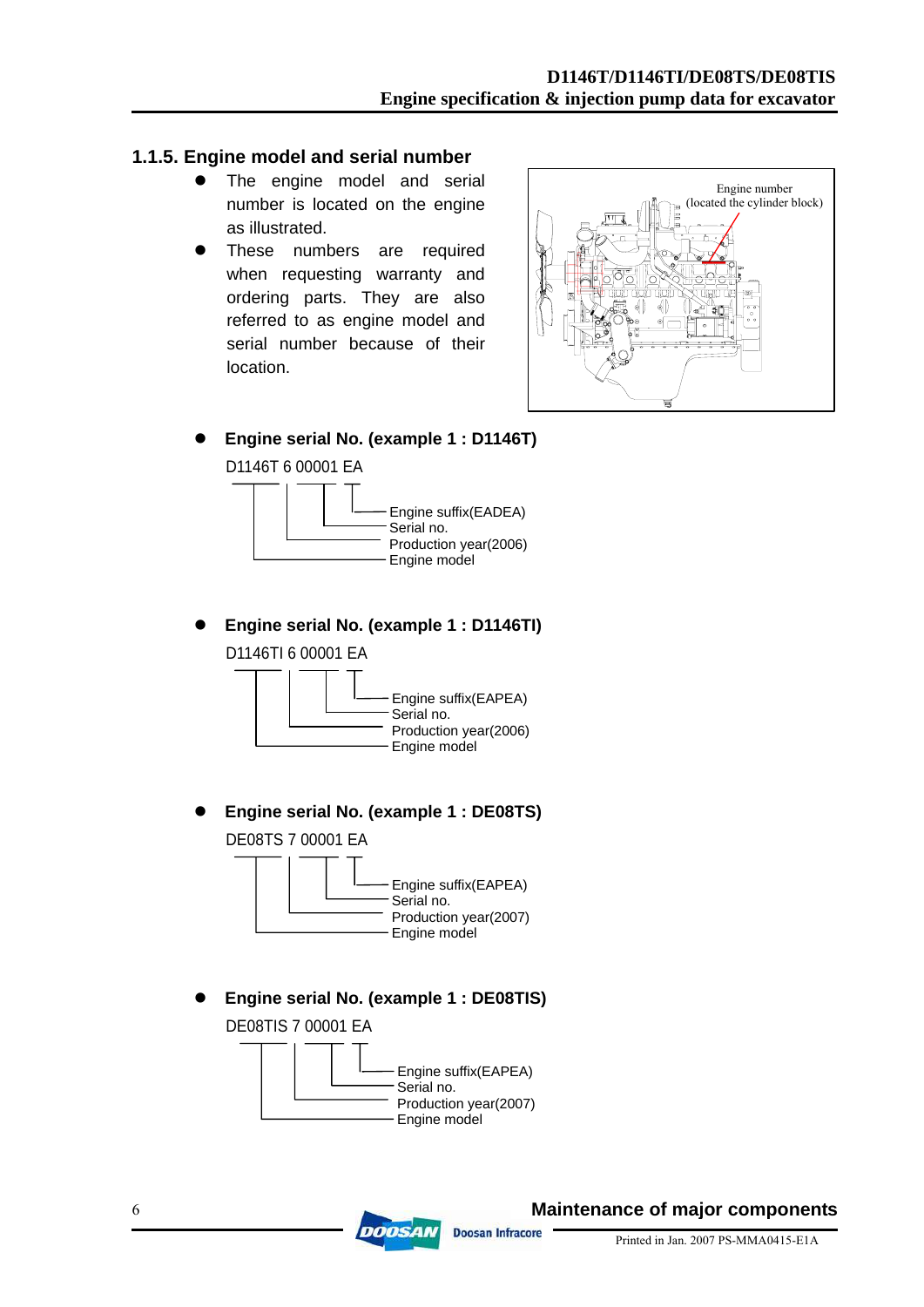## **1.1.6. Parts no of injection system**

#### **1) Injection pump assembly**

| Engine model      | Part no.       | Suffix                                             |
|-------------------|----------------|----------------------------------------------------|
| D1146T<br>D1146TI | 65.11101-7387  | EADEA, EAPEA, EAPEB, EAPEC, EAPED,<br><b>EAPLA</b> |
| DE08TS            | 65.11101-7388  | <b>ECDFA, ECDFB</b>                                |
| DE08TIS           | 65.11101-7356A | ECPEA, ECPLA                                       |

## **2) Injection nozzle assembly**

| Engine model      | Part no.       | Suffix                                                                                          |
|-------------------|----------------|-------------------------------------------------------------------------------------------------|
| D1146<br>D1146T   | 65.10101-7050A | EACEA, EACEB, EACEC, EACED, EACEE,<br>EACEF, EACEG, EACFA, EACFB, EADEA,<br>EADLA, EADLB, EADLC |
| D1146TI           | 65.10101-7080A | EAPEA, EAPEB, EAPEC, EAPED, EAPLA                                                               |
| DE08TS<br>DE08TIS | 65.10101-7088  | ECDFA, ECDFB, ECPEA, ECPLA                                                                      |

## **3) Injection pipe assembly**

| Engine model                             | Part no.                         | Suffix                                                                                   |
|------------------------------------------|----------------------------------|------------------------------------------------------------------------------------------|
|                                          | 65.10301-6036A                   | EACEA, EACEB, EACEC                                                                      |
| D <sub>1146</sub>                        | 65.10301-6040A                   | EACED, EACEE, EACEF, EACEG, EACFA,<br><b>EACFB</b>                                       |
| D1146T<br>D <sub>1146</sub> TI<br>DE08TS | 65.10301-6048C                   | EADEA, EADLA, EADLB, EADLC, EAPEA,<br>EAPEB, EAPEC, EAPED, EAPLA, ECDFA,<br><b>ECDFB</b> |
| DE08TIS                                  | 65.10301-6049B<br>65.10301-6052B | ECPEA, ECPLA                                                                             |

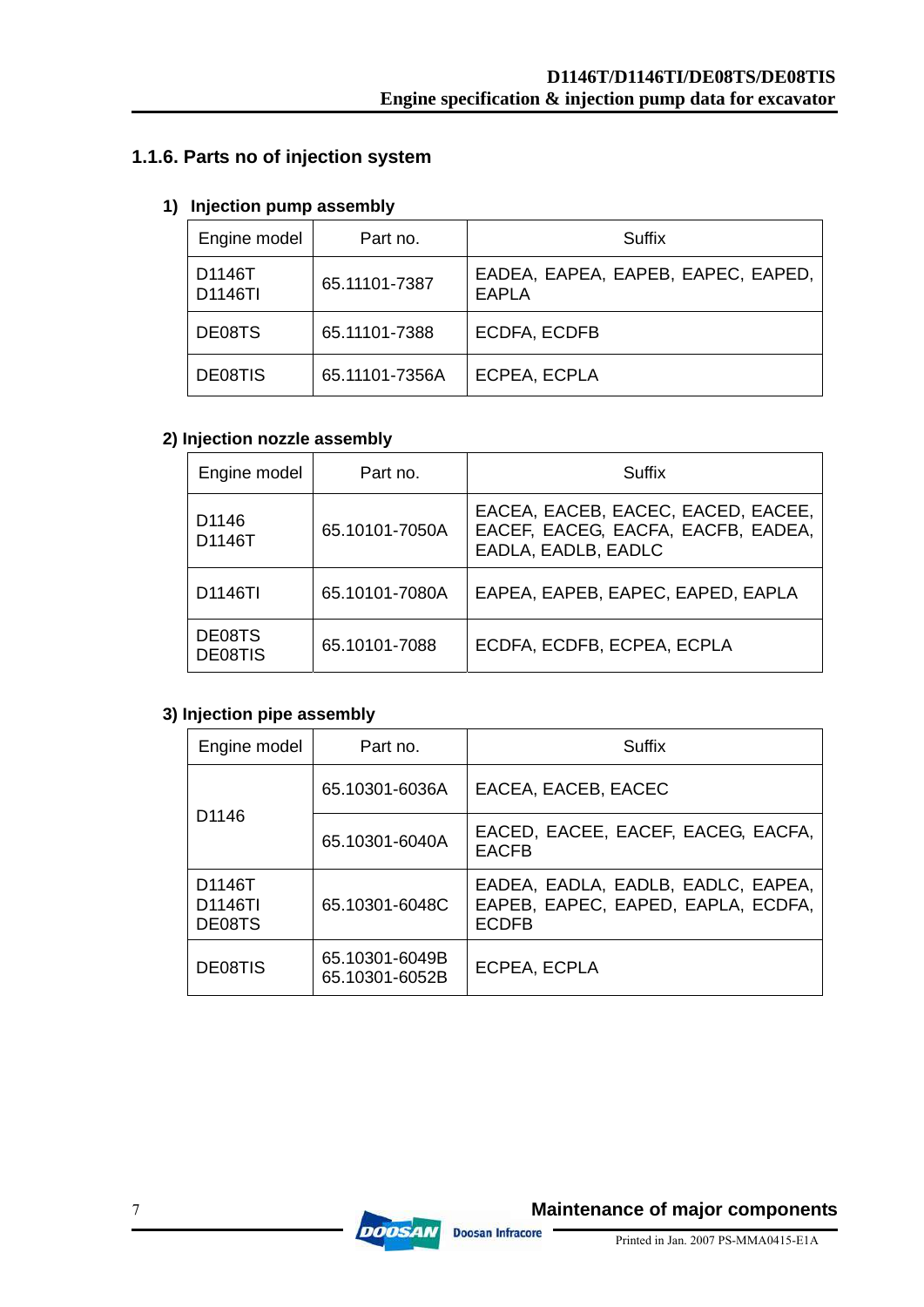## **1.1.7. Injection pump calibration data**

## **(1) D1146T engine : EADEA**

- 1) Injection pump assembly : 65.11101-7387 (101609-904A DOOWON)
	- Injection pump : KP-PE6AD95B410RS2 (101062-8240)
	- Governor : KP-EP/RSV200/1300AQ39C311 (105411-2150)
	- Plunger and barrel : 131150-2400, 131100-8500
	- Delivery valve : 131110-5120
	- Feed pump : KP-FP/KE-ADS (105210-5610)
	- Prestroke : 4.3±0.05mm
- 2) Nozzle holder assembly : 65.10101-7050A (9135-153 Delphi)
- 3) Nozzle : 65.10102-6026A (9135-143 Delphi)
- 4) Injection pipe : 65.10301-6048C
- 5) Injection order :  $1 5 3 6 2 4$
- 

|                                                                                              | Nozzle & holder ass'y                |               |                                       |                | 105780-8140         |                                   | Opening pressure : 175kg/cm <sup>2</sup> |                  |
|----------------------------------------------------------------------------------------------|--------------------------------------|---------------|---------------------------------------|----------------|---------------------|-----------------------------------|------------------------------------------|------------------|
| (A) Test condition                                                                           | Injection pipe(IDxODxL)              |               |                                       |                |                     |                                   | $\phi$ 2.0 x $\phi$ 6.0 - 600 mm         |                  |
| for injection pump                                                                           | Test oil                             |               |                                       |                | ISO4113             |                                   | Temperature : $40 \pm 5^{\circ}$ C       |                  |
|                                                                                              |                                      |               |                                       | 65.10102-6026A |                     | Nozzle $(5 x \phi 0.29)$          |                                          |                  |
| (B) Engine standard parts                                                                    | Nozzle & holder ass'y                |               |                                       |                | 65.10101-7050A      |                                   | $214 + 8$ kg/cm <sup>2</sup>             |                  |
|                                                                                              | Injection pipe(IDxODxL)              |               |                                       |                | 65.10301-6048C      |                                   | $\phi$ 2.0 x $\phi$ 6.0 x 650mm          |                  |
| Rack diagram and setting valve at each point : Specification of standard pump(65.11101-7387) |                                      |               |                                       |                |                     |                                   |                                          |                  |
| Notch: $\approx$ 10 Notch                                                                    |                                      |               | Rack                                  | Pump           |                     |                                   | Injection Q'ty on RIG                    |                  |
| above 14.0                                                                                   |                                      | Check         | position                              | speed          |                     | $\text{(mm}^3 / 1,000 \text{st})$ |                                          | Press.           |
|                                                                                              | Boost compensator stroke : 1,0+++ mm | Point         | (mm)                                  | (rpm)          | (A) Test condition  |                                   | (B) Engine                               | (mmHg)           |
| 12.9 o.                                                                                      | Idle sub spring set                  |               |                                       |                | for inj. pump       |                                   | standard parts                           |                  |
| Rack position(mm)<br>D<br>11.7 <sup>o</sup>                                                  |                                      | $\mathbf{A}$  | 10.1                                  | 1000           | $100.0 \pm 2.0$     |                                   |                                          | Above 500        |
| 9.200<br>8.3m<br>$\overline{\mathbf{B}}$                                                     |                                      | $\bf{B}$      | $\approx$ 7.6                         | 525            | $20.0 \pm 1.5$      |                                   |                                          | $\theta$         |
| 7.5                                                                                          |                                      | $\mathcal{C}$ | R1(10.1)                              | 550            | (100)               |                                   |                                          | Above 500        |
| o<br>350<br>525                                                                              | 1000 1055                            | D             | $R-1.0$                               | 550            | (84)                |                                   |                                          | $\boldsymbol{0}$ |
| Injection pump speed(rpm)                                                                    | 1030                                 | E             | Above<br>14.0                         | 100            | (150)               |                                   |                                          | $\boldsymbol{0}$ |
|                                                                                              |                                      |               |                                       |                |                     |                                   |                                          |                  |
| <b>Fuel injection pump</b>                                                                   |                                      |               |                                       |                |                     |                                   |                                          |                  |
| Plunger                                                                                      | φ9.5 Left hand 20 lead               |               |                                       |                | retraction pressure |                                   | $70mm^3\text{/st}(\phi 6x2.5mm)$         |                  |
| Max. pump speed<br>(limit plunger bouncing)                                                  | 1,970 rpm                            |               | Delivery valve                        |                | opening pressure    |                                   | $23.1 \text{ kgf/cm}^2$                  |                  |
| Holder delivery valve<br>with damping valve                                                  | Orifice diameter $\phi$ 0.7          |               |                                       | Spring         |                     |                                   | $k=1.63$ kgf/mm                          |                  |
| Governor                                                                                     |                                      |               |                                       |                |                     |                                   |                                          |                  |
| Governor weight                                                                              | 740 g                                |               | Lever ratio (min. speed / max. speed) |                |                     | 1:1.2/1:1.2                       |                                          |                  |
| Governor spring<br>$k=7.2$ kgf/mm                                                            |                                      |               | Idling sub spring                     |                |                     |                                   | $k=2.5$ kgf/mm                           |                  |
| <b>Idling</b> spring<br>$k=1.9$ kgf/mm                                                       |                                      |               | Start spring                          |                |                     |                                   | $k=0.01$ kgf/mm                          |                  |
| $k=0.7$ kgf/mm<br>Boost compensator spring                                                   |                                      |               | $\overline{a}$                        |                |                     |                                   |                                          |                  |
| <b>Feed pump</b>                                                                             |                                      |               |                                       |                |                     |                                   |                                          |                  |
| Max. operating pressure                                                                      | $3.4 \text{ kgf/cm}^2$               |               | Piston spring                         |                |                     |                                   | $k=0.735$ kgf/mm                         |                  |

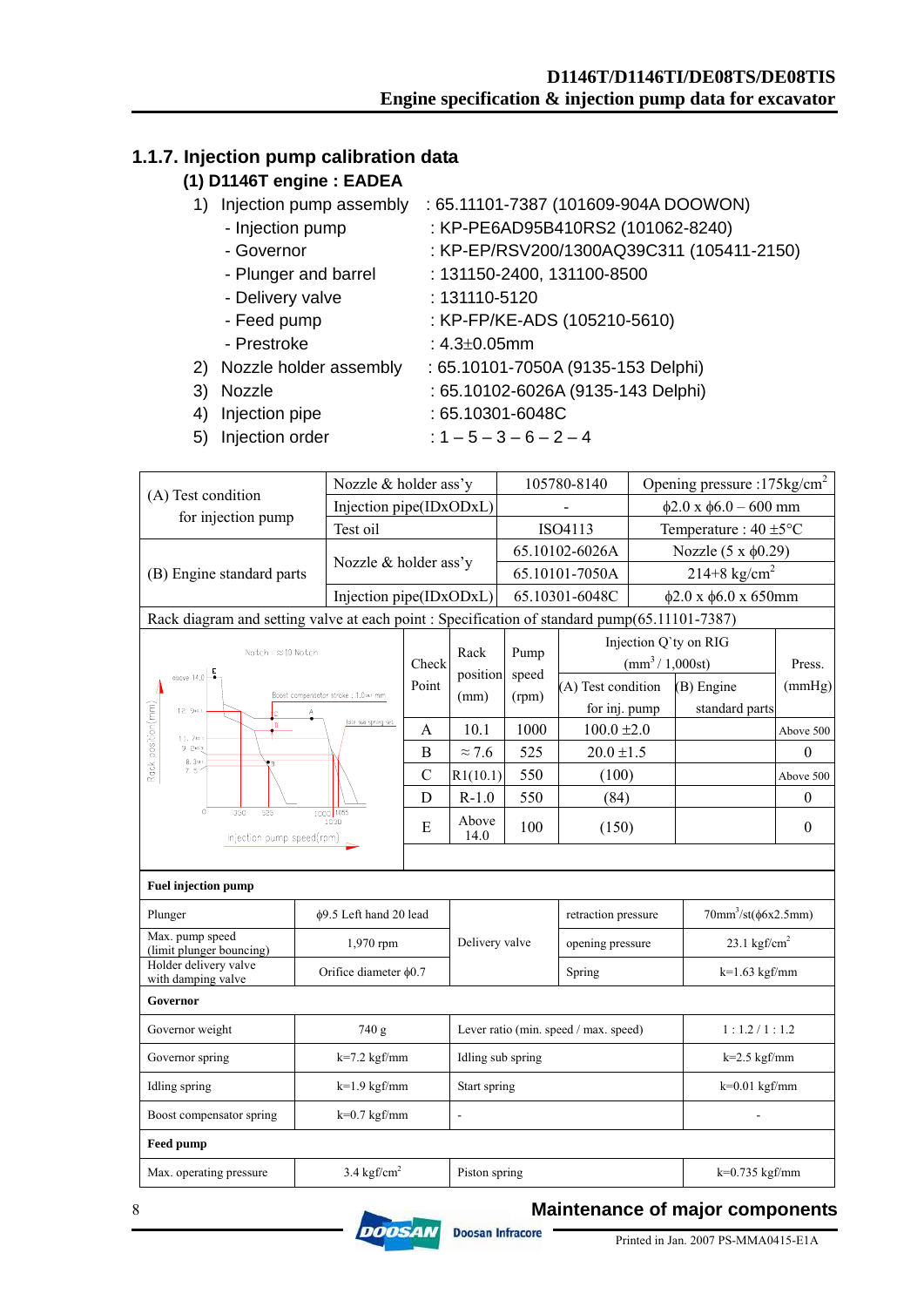

f) Rack curve of standard injection pump (65.11101-7387)



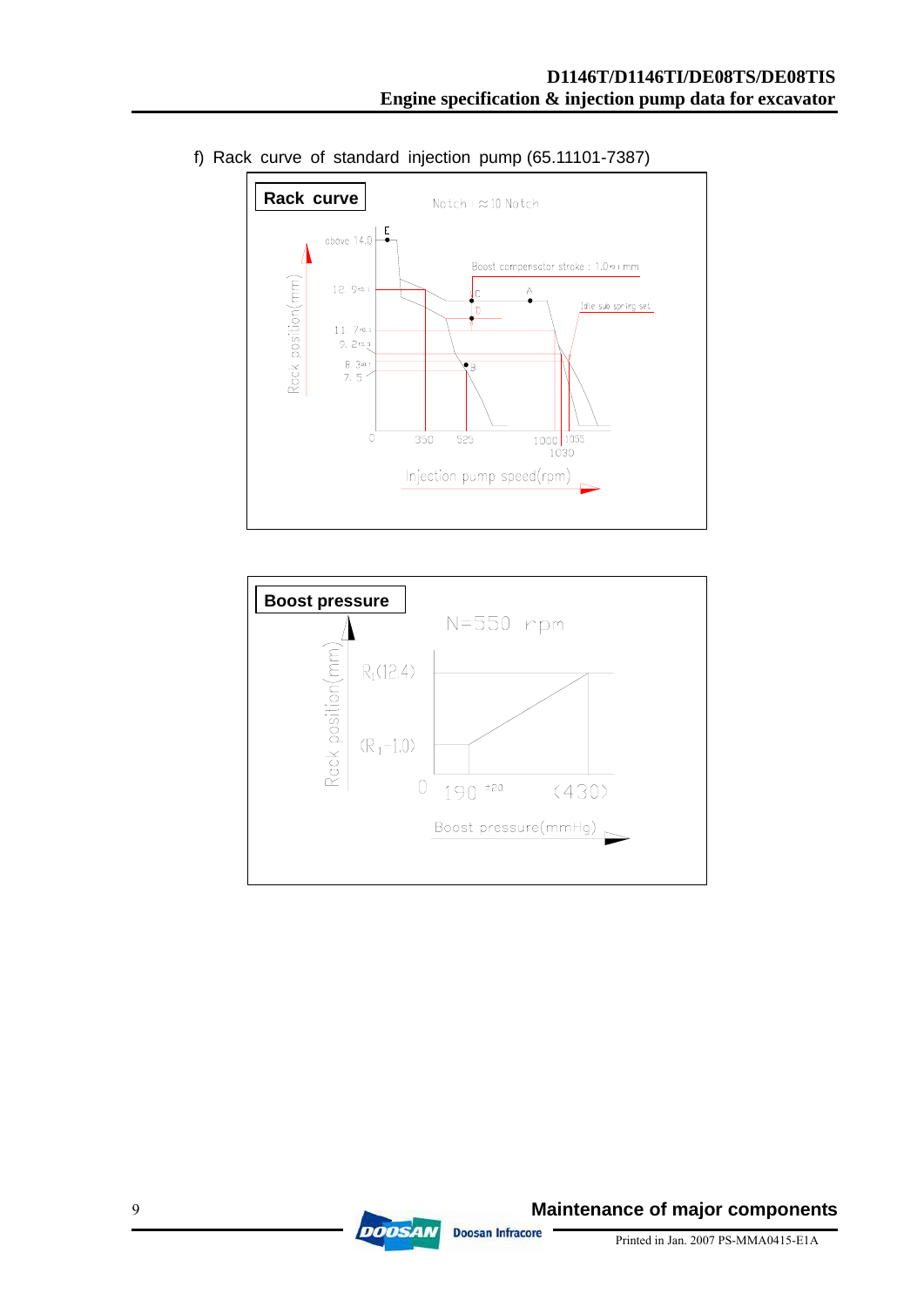#### **(2) D1146TI engine : EAPEA, EAPEB, EAPEC, EAPED, EAPLA**

- 1) Injection pump assembly : 65.11101-7387 (101609-904A DOOWON)
	- Injection pump : KP-PE6AD95B410RS2 (101062-8240)
	- Governor : KP-EP/RSV200/1300AQ39C311 (105411-2150)
	- Plunger and barrel : 131150-2400,131100-8500
	- Delivery valve : 131110-5120
	- Feed pump : KP-FP/KE-ADS (105210-5610)
	- Prestroke : 4.3±0.05mm
- 2) Nozzle holder assembly : 65.10101-7080A (9135-277 Delphi)
- 
- 3) Nozzle : 65.10102-6040A (9135-276 Delphi)
- 4) Injection pipe : 65.10301-6048C
- 5) Injection order :  $1 5 3 6 2 4$
- Nozzle & holder ass'y  $105780-8140$  Opening pressure :175kg/cm<sup>2</sup> (A) Test condition<br>
for injection pump<br>  $\frac{1022 \text{ R}}{20 \text{ N}} = \frac{103760-6140}{92.0 \text{ N}} = \frac{62.0 \text{ N}}{20 \text{ N}} = 0.00 \text{ mm}$ Test oil ISO4113 Temperature :  $40 \pm 5^{\circ}$ C (B) Engine standard parts Nozzle & holder ass'y  $\begin{array}{|l|l|l|l|l|} \hline 65.10102-6040A & Nozzle (5 x \phi 0.30) \hline \end{array}$ Injection pipe(IDxODxL) 65.10301-6048C  $\phi$ 2.0 x φ6.0 x 650mm Rack diagram and setting valve at each point : Specification of standard pump(65.11101-7387) Injection Q`ty on RIG  $Notch : \approx 10$  Notch Rack Pump Check  $\begin{bmatrix} 1 & \text{unip} \\ \text{unp} & \text{unp} \end{bmatrix}$  (mm<sup>3</sup>/1,000st) Press. above  $14.0$ position speed Point  $(\text{rpm})$  (A) Test condition (B) Engine (mmHg) Boost compensator stroke : 1.0 = mm (mm) for inj. pump standard parts Rack position(mm)  $12.9$ ing set A | 11.8 | 950 | 128.0  $\pm 2.0$  | Above 500 : 11. 7 ه<br>چەم 2 B  $\approx 7.6$  525 20.0 ±1.5 0  $\frac{8.3m}{7.5}$ C  $|R1(12.4)|$  550 (120)  $\vert$  Above 500 D | R-1.0 | 550 | (104) | 0  $\frac{1}{525}$ 1000 105  $E = \begin{bmatrix} \text{Above} \\ 14.0 \end{bmatrix}$  $14.0$  100 (150) 0 Injection pump speed(rpm) **Fuel injection pump**  Plunger  $\phi$ 9.5 Left hand 20 lead retraction pressure  $70$ mm<sup>3</sup>/st( $\phi$ 6x2.5mm) Max. pump speed Max. pump speed<br>(limit plunger bouncing) 1,970 rpm Delivery valve opening pressure 23.1 kgf/cm<sup>2</sup> Delivery valve Holder delivery valve Trouter derivery valve  $\frac{1}{2}$  Orifice diameter  $\phi$ 0.7 Spring  $k=1.63$  kgf/mm **Governor** Governor weight  $\begin{array}{ccc} 740 \text{ g} \\ 740 \text{ g} \end{array}$  Lever ratio (min. speed / max. speed)  $\begin{array}{ccc} 1:1.2/1:1.2 \end{array}$ Governor spring  $k=7.2$  kgf/mm Idling sub spring  $k=2.5$  kgf/mm Idling spring  $k=1.9$  kgf/mm Start spring  $k=0.01$  kgf/mm Boost compensator spring  $k=0.7$  kgf/mm  $\vert$  -**Feed pump**  Max. operating pressure  $3.4 \text{ kgf/cm}^2$ Piston spring  $k=0.735$  kgf/mm



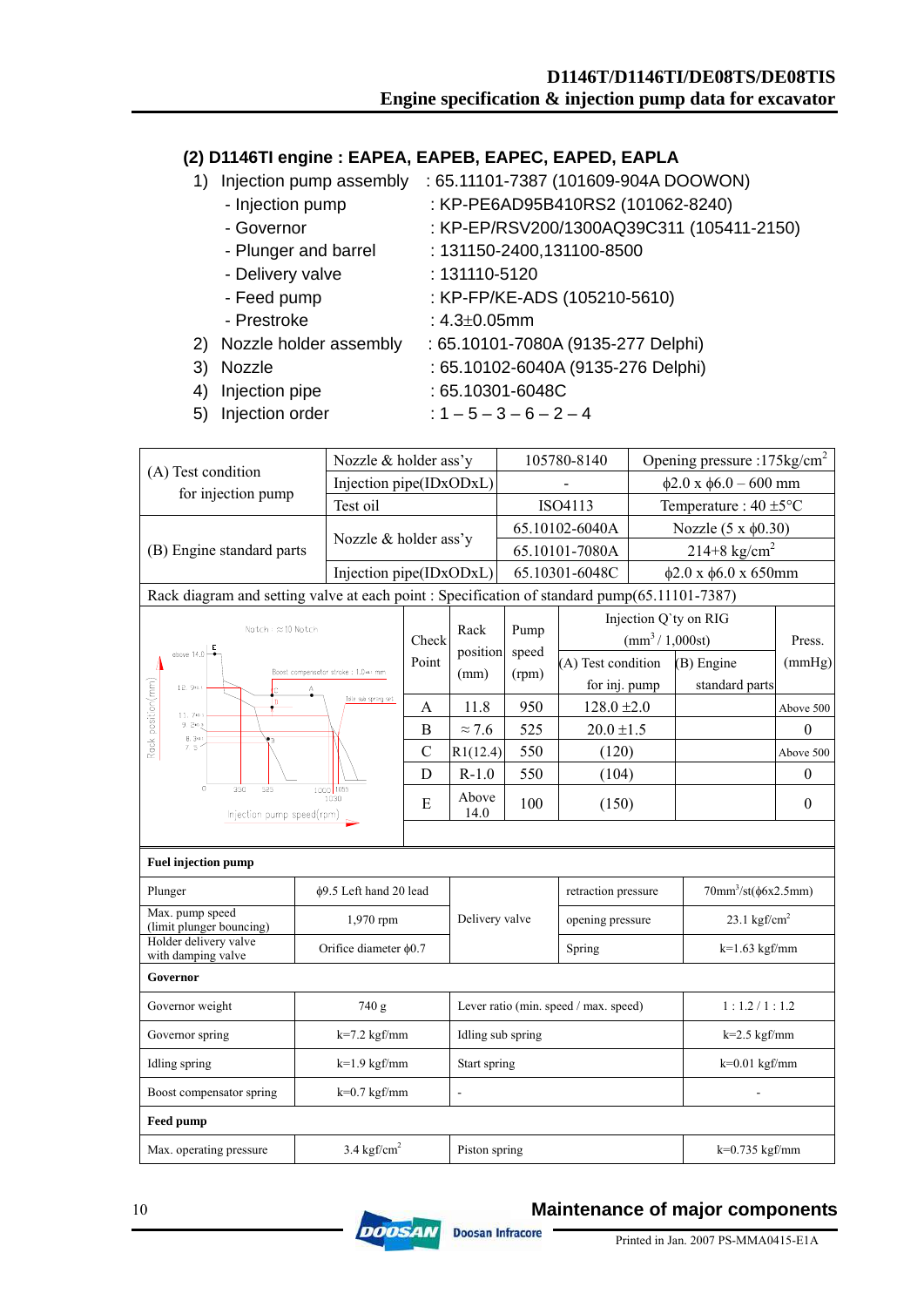6) Rack diagram and setting valve at each point

| $d)$ DI14011. EAFEA |                       |                     |                                                                    |                    |  |  |  |
|---------------------|-----------------------|---------------------|--------------------------------------------------------------------|--------------------|--|--|--|
| <b>Check Point</b>  | Rack position<br>(mm) | Pump speed<br>(rpm) | Injection Q'ty on RIG<br>$\frac{1}{2}$ (mm <sup>3</sup> / 1,000st) | Pressure<br>(mmHg) |  |  |  |
| A                   | 12.4                  | 950                 | $128.0 \pm 2.0$                                                    | Above 500          |  |  |  |
| в                   | $\approx$ 7.6         | 525                 | $20.0 \pm 1.5$                                                     |                    |  |  |  |
| C                   | R1(12.4)              | 550                 | (120)                                                              | Above 500          |  |  |  |
|                     | $R-1.0$               | 550                 | (104)                                                              |                    |  |  |  |
|                     | Above $14.0$          | 100                 | (150)                                                              |                    |  |  |  |

## a)  $D1146TI \cdot F\Delta PFA$

#### b) D1146TI : EAPEB

| <b>Check Point</b> | Rack position<br>(mm) | Pump speed<br>(rpm) | Injection Q'ty on RIG<br>(mm <sup>3</sup> /1,000st) | Pressure<br>(mmHg) |
|--------------------|-----------------------|---------------------|-----------------------------------------------------|--------------------|
|                    | 12.4                  | 950                 | $128.0 \pm 2.0$                                     | Above 500          |
| в                  | $\approx$ 7.6         | 525                 | $20.0 \pm 1.5$                                      |                    |
| C                  | R1(12.4)              | 550                 | (120)                                               | Above 500          |
|                    | $R-1.0$               | 550                 | (104)                                               |                    |
|                    | Above $14.0$          | 100                 | (150)                                               |                    |

#### c) D1146TI : EAPEC

| Check<br>Point | Rack position<br>(mm) | Pump speed<br>(rpm) | Injection Q'ty on RIG<br>$\frac{1}{2}$ / 1,000st) | Pressure<br>(mmHg) |
|----------------|-----------------------|---------------------|---------------------------------------------------|--------------------|
| A              | 12.4                  | 950                 | $124.0 \pm 2.0$                                   | Above 500          |
| в              | $\approx$ 7.6         | 525                 | $20.0 \pm 1.5$                                    |                    |
|                | R1(12.4)              | 550                 | (120)                                             | Above 500          |
|                | $R-1.0$               | 550                 | (104)                                             |                    |
|                | Above $14.0$          | 100                 | (150)                                             |                    |

#### d) D1146TI : EAPED

| Check<br>Point | Rack position<br>(mm) | Pump speed<br>(rpm) | Injection Q'ty on RIG<br>$\frac{1}{2}$ / 1,000st) | Pressure<br>(mmHg) |
|----------------|-----------------------|---------------------|---------------------------------------------------|--------------------|
| A              | 12.4                  | 950                 | $124.0 \pm 2.0$                                   | Above 500          |
| в              | $\approx$ 7.6         | 525                 | $20.0 \pm 1.5$                                    |                    |
| С              | R1(12.4)              | 550                 | (120)                                             | Above 500          |
|                | $R-1.0$               | 550                 | (104)                                             |                    |
|                | Above $14.0$          | 100                 | (150)                                             |                    |

#### e) D1146TI : EAPLA

| Check<br>Point | Rack position<br>(mm) | Pump speed<br>(rpm) | Injection Q'ty on RIG<br>(mm <sup>3</sup> /1,000st) | Pressure<br>(mmHg) |
|----------------|-----------------------|---------------------|-----------------------------------------------------|--------------------|
|                | 12.4                  | 950                 | $126.0 \pm 2.0$                                     | Above 500          |
| в              | $\approx$ 7.6         | 525                 | $20.0 \pm 1.5$                                      |                    |
| C              | R1(12.4)              | 550                 | (120)                                               | Above 500          |
|                | $R-1.0$               | 550                 | (104)                                               |                    |
|                | Above $14.0$          | 100                 | (150)                                               |                    |

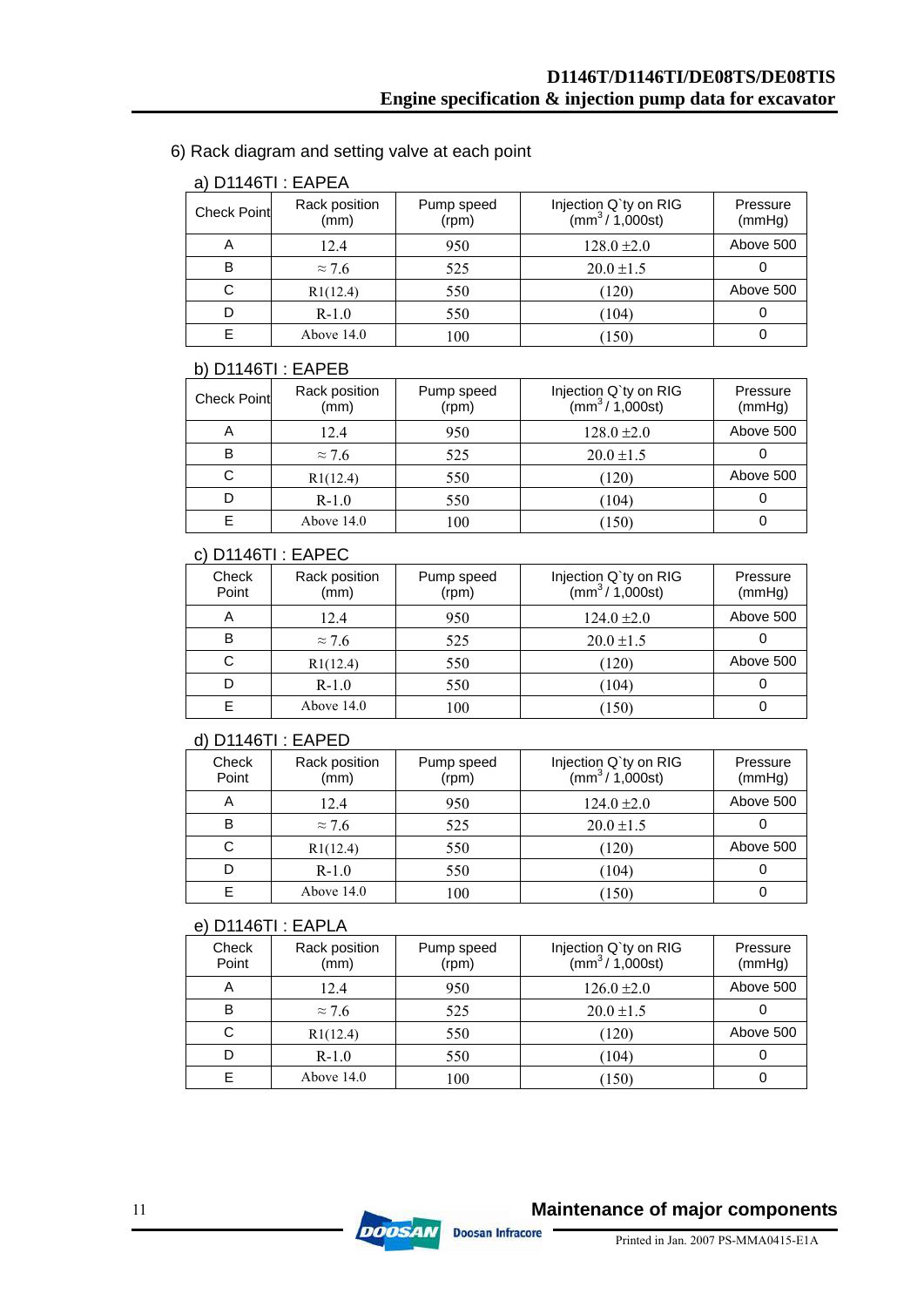

f) Rack curve of standard injection pump (65.11101-7387)



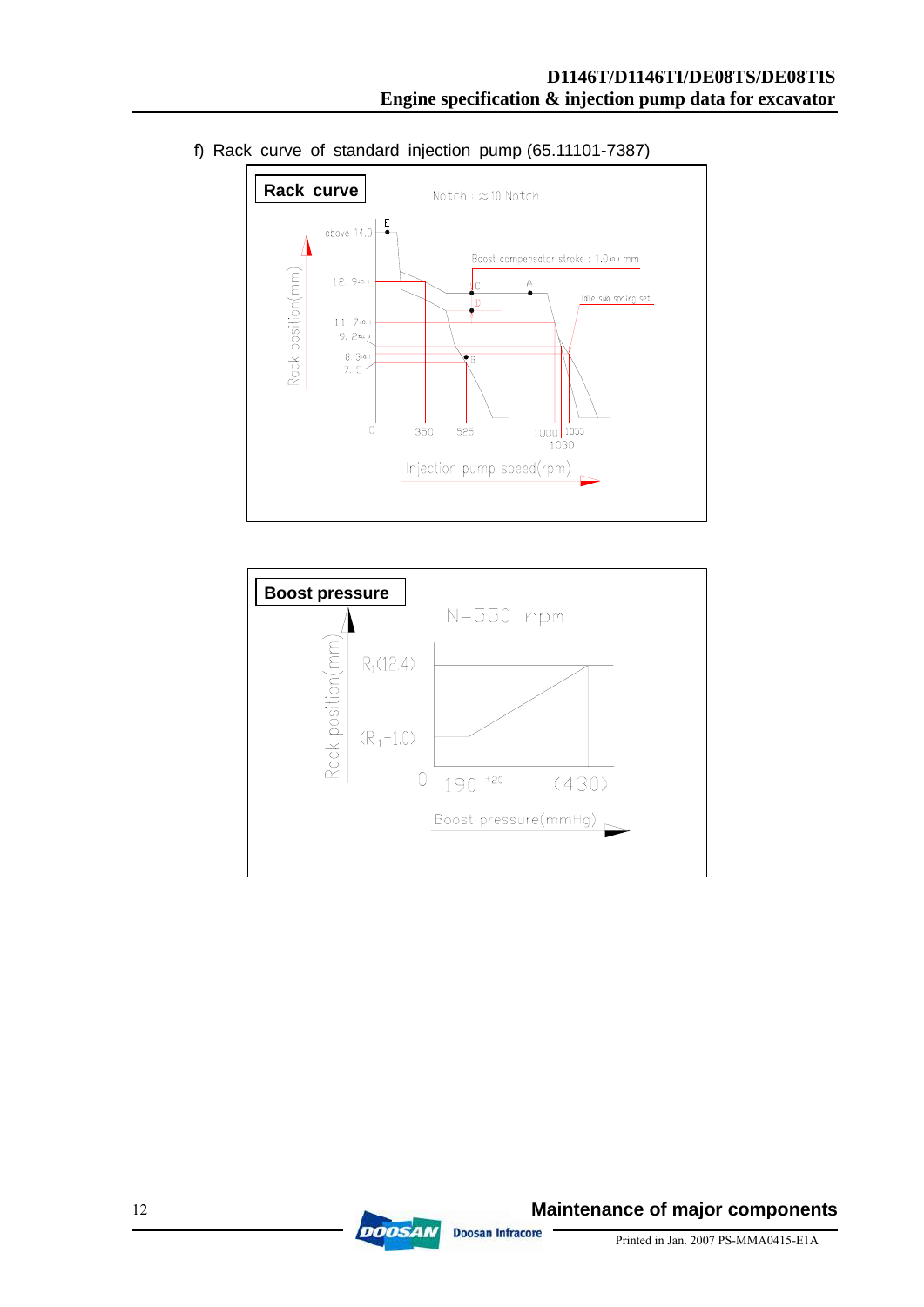#### **D1146T/D1146TI/DE08TS/DE08TIS Engine specification & injection pump data for excavator**

#### **(3) DE08TS engine : ECDFA, ECDFB**

- 1) Injection pump assembly : 65.11101-7388 (101609-904F DOOWON)
	- Injection pump : KP-PES6AD95B410RS2 (101062-8240)
	- Governor : KP-EP/RSV200-1300AQ39C311 (105411-215A)
	- Plunger and barrel : 131150-2400,131100-8500
	- Delivery valve : 131110-5120
	- Feed pump : KP-FP/KE-ADS (105210-5610)
	- Prestroke : 4.3±0.05mm
- 2) Nozzle holder assembly : 65.10101-7088 (Y 430 K02 049 Bosch)
- 
- 3) Nozzle : 65.10102-6058 (0 433 171 736 Bosch)
- 4) Injection pipe : 65.10301-6048C
- 5) Injection order :  $1 5 3 6 2 4$ 
	-

|                                                                                              | Nozzle & holder ass'y                                             |                         |                                       | 105780-8140                 |                                   |                                    | Opening pressure :175kg/cm <sup>2</sup> |                |
|----------------------------------------------------------------------------------------------|-------------------------------------------------------------------|-------------------------|---------------------------------------|-----------------------------|-----------------------------------|------------------------------------|-----------------------------------------|----------------|
| (A) Test condition                                                                           | Injection pipe(IDxODxL)                                           |                         |                                       |                             |                                   | $\phi$ 2.0 x $\phi$ 6.0 - 600 mm   |                                         |                |
| for injection pump                                                                           | Test oil                                                          |                         |                                       | ISO4113                     |                                   | Temperature : $40 \pm 5^{\circ}$ C |                                         |                |
|                                                                                              | Nozzle & holder ass'y                                             |                         |                                       | 65.10102-6058               |                                   | Nozzle (8 x φ0.218)                |                                         |                |
| (B) Engine standard parts                                                                    |                                                                   |                         |                                       | 65.10101-7088               |                                   | $180/280$ kg/cm <sup>2</sup>       |                                         |                |
|                                                                                              |                                                                   | Injection pipe(IDxODxL) |                                       | 65.10301-6048C              |                                   | $\phi$ 2.0 x $\phi$ 6.0 x 650mm    |                                         |                |
| Rack diagram and setting valve at each point : Specification of standard pump(65.11101-7388) |                                                                   |                         |                                       |                             |                                   |                                    |                                         |                |
| $\mathsf{Notch} : \approx 7 \mathsf{\;Notch}$                                                |                                                                   |                         | Rack                                  | Pump                        | Injection Q'ty on RIG             |                                    |                                         |                |
| 14.0여상                                                                                       |                                                                   | Check                   | position                              | speed                       | $\text{(mm}^3 / 1,000 \text{st})$ |                                    |                                         | Press.         |
|                                                                                              | Boost compensator stroke : 0.7 = imm                              | Point                   | (mm)                                  |                             | (A) Test condition                |                                    | (B) Engine                              | (mmHg)         |
| 12.7 <sub>10</sub><br>11.4                                                                   | Idle sub spring set                                               |                         |                                       | (rpm)                       | for inj. pump                     |                                    | standard parts                          |                |
| Rack position(mm)<br>ŦD<br>8.4 <sub>10</sub>                                                 |                                                                   | A                       | 11.4                                  | 1100                        | $104.0 \pm 2.0$                   |                                    |                                         | Basic          |
| ÷B<br>7.6<br>7.30                                                                            |                                                                   | B                       | $\approx 8.2$                         | 400                         | $20.0 \pm 1.5$                    |                                    |                                         |                |
|                                                                                              |                                                                   | $\mathcal{C}$           | R1(11.4)                              | 550                         | (100)                             |                                    |                                         |                |
| 0<br>300<br>400<br>$(1170)$ 1220                                                             |                                                                   | D                       | $(R1-0.7)$                            | 550                         | (87)                              |                                    |                                         | $\overline{a}$ |
| 1190<br>Injection pump speed(rpm)                                                            |                                                                   | E                       | Above<br>14.0                         | 100                         | (166)                             |                                    |                                         |                |
|                                                                                              |                                                                   |                         |                                       | Boost pressure : zero boost |                                   |                                    |                                         |                |
| <b>Fuel injection pump</b>                                                                   |                                                                   |                         |                                       |                             |                                   |                                    |                                         |                |
| Plunger                                                                                      | φ9.5 Left hand 20 lead                                            |                         |                                       |                             | retraction pressure               |                                    | $70mm^3\text{/st}(\phi 6x2.5mm)$        |                |
| Max. pump speed<br>(limit plunger bouncing)                                                  | 1,970 rpm<br>Holder delivery valve<br>Orifice diameter $\phi$ 0.7 |                         | Delivery valve                        |                             | opening pressure                  |                                    | $23.1$ kgf/cm <sup>2</sup>              |                |
| with damping valve                                                                           |                                                                   |                         |                                       |                             | Spring                            |                                    | $k=1.63$ kgf/mm                         |                |
| Governor                                                                                     |                                                                   |                         |                                       |                             |                                   |                                    |                                         |                |
| Governor weight<br>740 g                                                                     |                                                                   |                         | Lever ratio (min. speed / max. speed) |                             | 1:1.2/1:1.2                       |                                    |                                         |                |
| Governor spring<br>$k=7.2$ kgf/mm                                                            |                                                                   |                         | Idling sub spring                     |                             | $k=2.5$ kgf/mm                    |                                    |                                         |                |
| Idling spring<br>$k=1.9$ kgf/mm                                                              |                                                                   |                         | Start spring                          |                             | $k=0.01$ kgf/mm                   |                                    |                                         |                |
| Boost compensator spring<br>$k=0.51$ kgf/mm                                                  |                                                                   |                         | $\overline{a}$                        |                             |                                   |                                    |                                         |                |
| <b>Feed pump</b>                                                                             |                                                                   |                         |                                       |                             |                                   |                                    |                                         |                |
| $3.4 \text{ kgf/cm}^2$<br>Max. operating pressure                                            |                                                                   |                         | Piston spring                         |                             |                                   |                                    | $k=0.735$ kgf/mm                        |                |

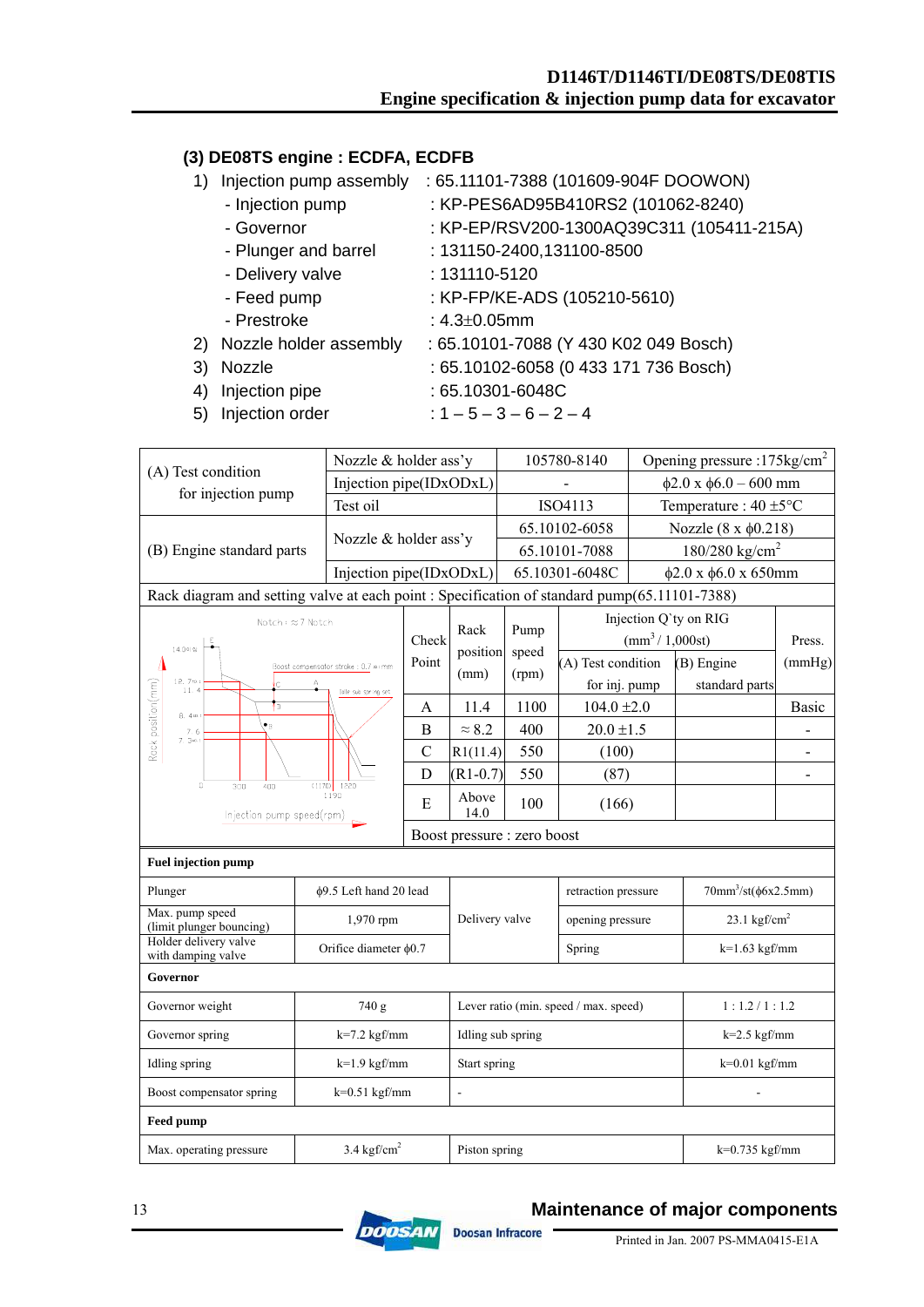6) Rack diagram and setting valve at each point

| a) DEVOIS. EUDFA   |                       |                     |                                                   |                    |  |  |  |
|--------------------|-----------------------|---------------------|---------------------------------------------------|--------------------|--|--|--|
| <b>Check Point</b> | Rack position<br>(mm) | Pump speed<br>(rpm) | Injection Q'ty on RIG<br>$\frac{1}{2}$ / 1,000st) | Pressure<br>(mmHg) |  |  |  |
| A                  | 11.4                  | 1100                | $91.0 \pm 2.0$                                    | Above 250          |  |  |  |
| В                  | $\approx 8.2$         | 400                 | $20.0 \pm 1.5$                                    |                    |  |  |  |
|                    | R1(11.4)              | 550                 | (90)                                              | Above 250          |  |  |  |
|                    | $(R1-0.7)$            | 550                 | 77)                                               |                    |  |  |  |
| E                  | Above<br>14.0         | 100                 | (166)                                             |                    |  |  |  |

## a) DE08TS : ECDFA

#### b) DE08TS : ECDFB

| <b>Check Point</b> | Rack position<br>(mm) | Pump speed<br>(rpm) | Injection Q'ty on RIG<br>$(mm^3/1,000st)$ | Pressure<br>(mmHg) |
|--------------------|-----------------------|---------------------|-------------------------------------------|--------------------|
| Α                  | 11.4                  | 1100                | $104.0 \pm 2.0$                           | Above 250          |
| B                  | $\approx 8.2$         | 400                 | $20.0 \pm 1.5$                            |                    |
| С                  | R1(11.4)              | 550                 | (100)                                     | Above 250          |
|                    | $(R1-0.7)$            | 550                 | (87)                                      |                    |
|                    | Above<br>14.0         | 100                 | (166)                                     |                    |





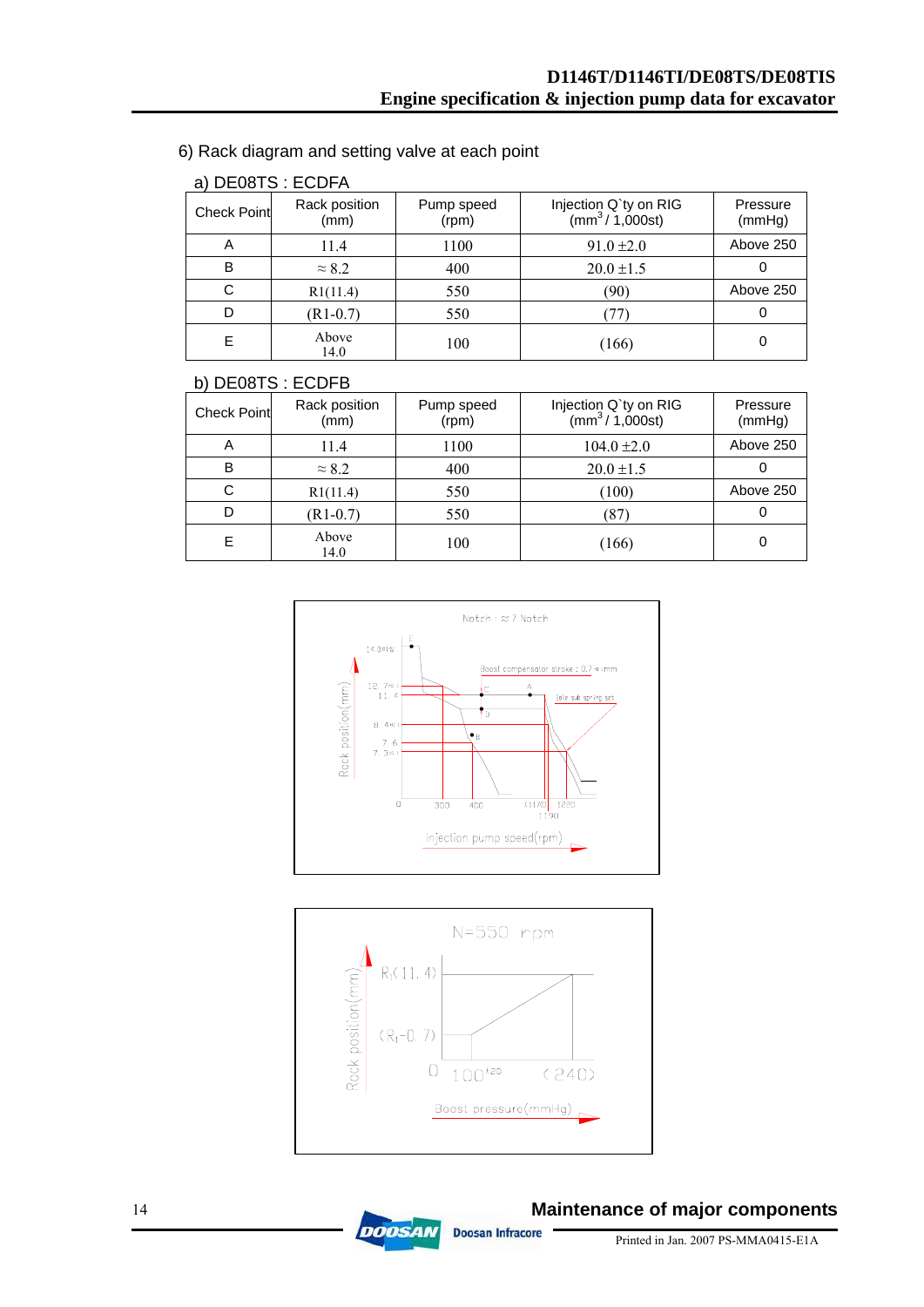#### **(4) DE08TIS engine : ECPEA, ECPLA**

- 1) Injection pump assembly : 65.11101-7356A (106675-466B DOOWON)
	- Injection pump : KP-PE6P120/721RS3S (106067-180B)
	- Governor : KP-EP/RFD200-1400PF57DZR (105407-620B)
	- Plunger and barrel : 134151-2300,134100-3000
	- Delivery valve : 134110-1420
	- Feed pump : KP-FP/K-PS (105207-1540)
	- Prestroke : 3.9±0.05mm
	- Coupling : 105663-074B
- 2) Nozzle holder assembly : 65.10101-7088 (Y 430 K02 049 Bosch)
- 3) Nozzle : 65.10102-6058 (0 433 171 736 Bosch)
- 4) Injection pipe : 65.10301-6049B
	- 65.10301-6052B
- 5) Injection order :  $1 5 3 6 2 4$

|                                                                            |                                       | Nozzle & holder ass'y   |                                                                                               | 105780-8140                           |                                           |                                  | Opening pressure :175 $\text{kg/cm}^2$             |        |
|----------------------------------------------------------------------------|---------------------------------------|-------------------------|-----------------------------------------------------------------------------------------------|---------------------------------------|-------------------------------------------|----------------------------------|----------------------------------------------------|--------|
| (A) Test condition                                                         |                                       | Injection pipe(IDxODxL) |                                                                                               |                                       |                                           |                                  | $\phi$ 3.0 x $\phi$ 8.0 - 600 mm                   |        |
| for injection pump                                                         | Test oil                              |                         |                                                                                               |                                       | ISO4113                                   |                                  | Temperature : $40 \pm 5^{\circ}$ C                 |        |
|                                                                            |                                       | Nozzle & holder ass'y   |                                                                                               | 65.10102-6058                         |                                           | Nozzle $(8 \times \phi 0.218)$   |                                                    |        |
|                                                                            |                                       |                         |                                                                                               | 65.10101-7088                         |                                           | 180/280 kg/cm <sup>2</sup>       |                                                    |        |
| (B) Engine standard parts                                                  |                                       | Injection pipe(IDxODxL) |                                                                                               | 65.10301-6049B<br>65.10301-6052B      |                                           | $\phi$ 2.2 x $\phi$ 6.35 x 650mm |                                                    |        |
|                                                                            |                                       |                         | Rack diagram and setting valve at each point : Specification of standard pump(65.11101-7356A) |                                       |                                           |                                  |                                                    |        |
| Notch: ≈13 Notch                                                           |                                       |                         |                                                                                               | Pump                                  | Injection Q'ty on RIG                     |                                  |                                                    |        |
| Rock limiter<br>14 이상                                                      |                                       | Check                   | Rack                                                                                          |                                       | $\frac{1}{2}$ (mm <sup>3</sup> / 1,000st) |                                  |                                                    | Press. |
| Main spring set<br>E                                                       | Boost compensator stroke : 1.0 a i mm | Point                   | position                                                                                      | speed                                 | (A) Test condition                        |                                  | (B) Engine                                         | (mmHg) |
| Rack position(mm)<br>$12.6^{m}$<br>$R_1(11.5)$                             |                                       |                         | (mm)                                                                                          | (rpm)                                 | for inj. pump                             |                                  | standard parts                                     |        |
| D<br>$10.5^{10.1}$<br>$9.0^{10.1}$                                         | Idle sub spring set                   | A                       | R1(11.5)                                                                                      | 950                                   | $151 \pm 2.0$                             |                                  |                                                    | Basic  |
| $8.4^{m}$<br>$\bullet$ B<br>$7.4^{+0.1}$                                   |                                       | $\overline{B}$          | $\approx 6.5$                                                                                 | 550                                   | $13.0 \pm 1.5$                            |                                  |                                                    |        |
|                                                                            |                                       | $\overline{C}$          | R1                                                                                            | 650                                   | (155)                                     |                                  |                                                    |        |
| $\overline{0}$                                                             |                                       | D                       | $(R1-1.0)$                                                                                    | 650                                   | (122)                                     |                                  |                                                    |        |
| 300<br>450                                                                 | (980) 1030 1050<br>1000               | E                       |                                                                                               | 100                                   | $180 + 10$                                |                                  |                                                    |        |
| Injection pump speed(rpm)                                                  |                                       |                         |                                                                                               |                                       |                                           |                                  |                                                    |        |
| <b>Fuel injection pump</b>                                                 |                                       |                         |                                                                                               |                                       |                                           |                                  |                                                    |        |
| Plunger                                                                    | φ12 Right hand 30 lead                |                         |                                                                                               |                                       | retraction pressure                       |                                  | $100mm^3\text{/st}(\phi 8x2.0mm)$<br>$t = 0.09$ mm |        |
| Max. pump speed<br>(limit plunger bouncing)                                | 1,600 rpm                             |                         |                                                                                               | Delivery valve                        | opening pressure                          |                                  | 19.6 $kgf/cm2$                                     |        |
| Holder delivery valve<br>Orifice diameter $\phi$ 0.7<br>with damping valve |                                       |                         |                                                                                               |                                       | Spring                                    |                                  | $k=0.87$ kgf/mm                                    |        |
| Governor                                                                   |                                       |                         |                                                                                               |                                       |                                           |                                  |                                                    |        |
| Governor weight<br>740 g                                                   |                                       |                         |                                                                                               | Lever ratio (min. speed / max. speed) |                                           | 1:1.2/1:1.2                      |                                                    |        |
| $k=7.2$ kgf/mm<br>Governor spring                                          |                                       | Idling sub spring       |                                                                                               |                                       |                                           | $k=1.2$ kgf/mm                   |                                                    |        |
| <b>Idling</b> spring<br>$k=1.9$ kgf/mm                                     |                                       |                         | Start spring                                                                                  |                                       |                                           | $k=0.01$ kgf/mm                  |                                                    |        |
| $k=0.1$ kgf/mm<br>Boost compensator spring                                 |                                       |                         |                                                                                               |                                       |                                           |                                  |                                                    |        |
| <b>Feed pump</b>                                                           |                                       |                         |                                                                                               |                                       |                                           |                                  |                                                    |        |
| Max. operating pressure                                                    | $3.0 \text{ kgf/cm}^2$                |                         | Piston spring                                                                                 |                                       |                                           |                                  | $k=0.735$ kgf/mm                                   |        |